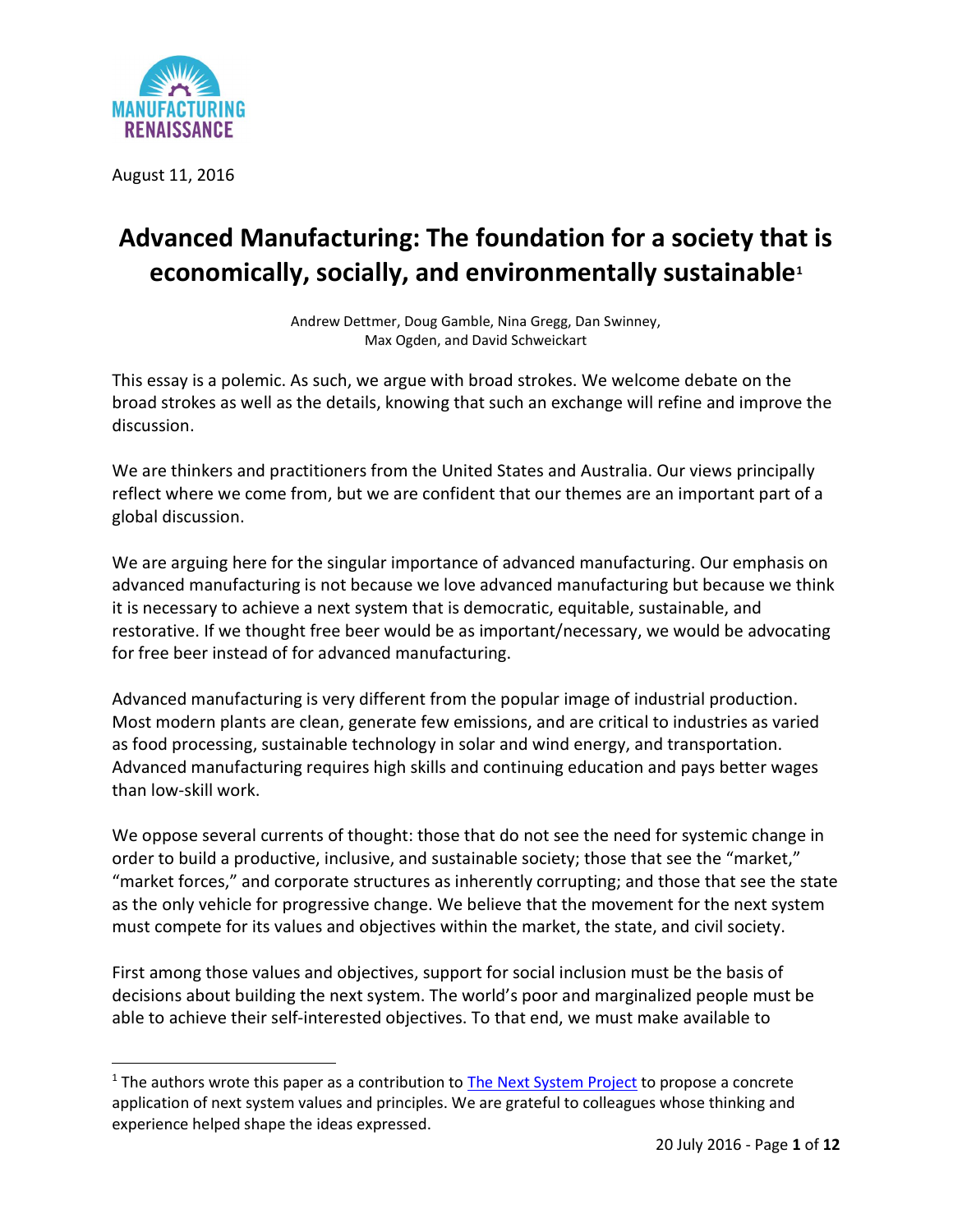

everyone the ability to take advantage of local and global opportunities, to participate in community and society, and to contribute to social and cultural life. We recognize that the capitalist economy and its primary institutions have been and continue to be based on the exploitation of workers from whom have been stripped ownership and control of their work activity and their product. Moreover, our current global economy has been constructed around race, gender, and empire in ways that have systematically disadvantaged people of color, women, and nations outside the core. Signs of this living legacy are everywhere, and they must be addressed with conscious intention if we hope to reach a next system that is constructed differently—one that is democratic, equitable, sustainable, and restorative.

We use the concepts of High Road and Low Road in this paper. Low Road reflects a commitment to self-interest with no concern for the impact decisions by those with power might have on other stakeholders. There are abundant historical and current examples of Low Road enterprises that are dangerous to work in, pollute the environment, pay poorly, and benefit owners and investors in gross disproportion to other contributors and stakeholders. A High Road perspective recognizes the centrality of all stakeholder concerns in achieving their self-interested objectives, considers the impact of decisions on all stakeholders, and moves in the direction of environmental sustainability, equity, quality of working life, workplace democracy, and social inclusion. Currently, within institutions, organizations, and companies we can find a mix of High Road and Low Road practices. As we work to promote and build the next system, it will be both necessary and constructive to work collaboratively with enterprises across a spectrum of High Road commitments and practices. We also recognize the necessity of monitoring the intentions and emerging practices of next system enterprises and policies to ascertain their commitments regarding High Road or Low Road operations. While attention to High Road and Low Road practices usually focuses on business enterprises, we believe that to ensure justice, High Road principles and practices must become the norm throughout the market, state and civil society.

## Introduction – Why Manufacturing?

The first industrial revolution in the global North was driven by the emerging private sector seeking private and personal wealth. These motivations and associated practices gave us modern society as we know it. Manufacturing revolutionized the productive capacity of the world. It provided the setting for enormous breakthroughs in technology and production systems. Employment in manufacturing and related enterprises raised millions of people out of grinding poverty.

Manufacturing has a mixed legacy. Although credited with creating a middle class, manufacturing also has an ugly history of externalizing environmental costs onto neighboring communities and requiring many workers to engage in dangerous and dirty work. Meanwhile, pervasive racism in the conduct of manufacturing shifted the heaviest environmental costs and assigned the dirtiest and most dangerous jobs disproportionately to people of color. When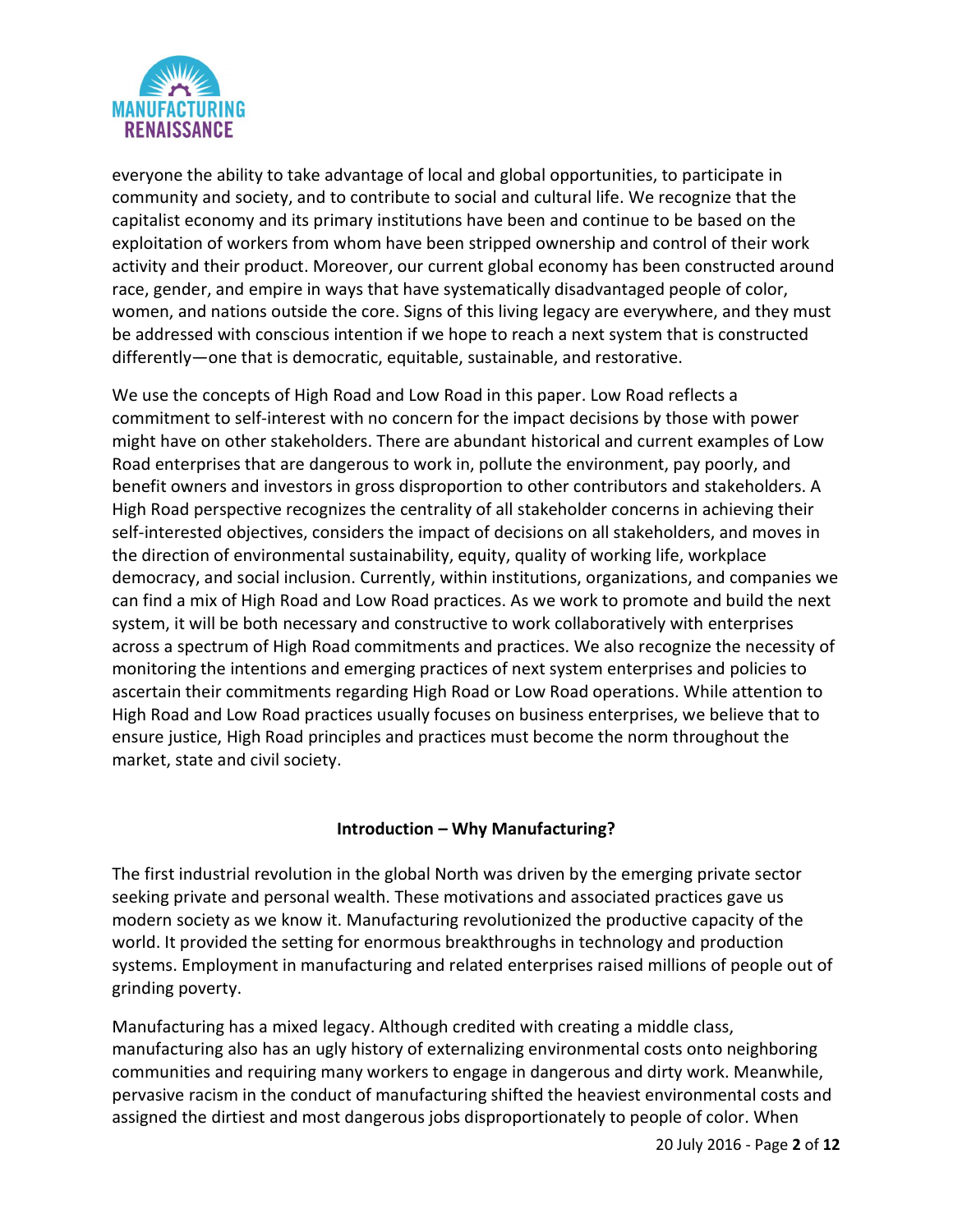

hundreds of thousands of people in the United States lost their jobs in the wave of plant closings in the 1970s and 1980s, the positive effects of manufacturing such as jobs and living wages evaporated or relocated, leaving behind empty factory shells, industrial toxic contamination, and massive urban blight. Even today, the mainstream economic and political paradigm asserts that we must choose between jobs or environmental regulation, industrial development or clean air and water. We posit ideas in this paper that negate these false dichotomies. Manufacturing is as complex as are our society and culture. Manufacturing can and must reflect the values and priorities of the society and culture we envision, as it can be a strategically powerful tool to help facilitate building the next system.

Advanced manufacturing is a necessary driver of the transformation to the next system and its development. An emphasis on advanced manufacturing is not counter to building a modern state and civil society that care for and protect people and democracy—it is an integral part of that effort. Indeed advanced manufacturing and the creation of the next system are interdependent. To achieve a next system that is economically, socially, and environmentally sustainable and restorative, we need democratic, equitable, sustainable, and restorative policies, processes, and activities that generate incomes and produce the products necessary for sustainable and restorative societies.

In order for advanced manufacturing to build the next system and not just accumulate more wealth for finance capital, we will need to replace capitalist conceptions of growth and development and to change dominant consumption patterns. We will need education and policy that ensure appropriate use of technology for High Road purposes.

## Advanced Manufacturing and the Next System

Changing the social relations of production—bringing labor and the public sector more intentionally and strategically into all aspects of the creation of wealth—is central to the transformation to the next system, but this is not enough. We also are fighting for equitable distribution of wealth and the creation of sustainable and restorative communities. Due to international market realities, the "advanced" sector of manufacturing is the main sector in which the United States and Australia can compete. By "advanced", we mean high-value added manufacturing that is reflected in the product and/or the process as well as in relationships to the supply chain. Typically work in advanced manufacturing at all levels utilizes sophisticated technology that enhances both labor productivity and labor skills. Advanced manufacturing is the only sector that can build a broad-based middle class: it creates social capital at work, provides a decent standard of living, and is an engine for job growth, averaging more than 5 additional jobs created for every one job in in all sectors of the economy in the United States.<sup>2</sup>

<sup>&</sup>lt;sup>2</sup> Elizabeth Scott and Howard Wial, "Multiplying Jobs: How Manufacturing Contributes to Employment Growth in Chicago and the Nation." Center for Urban and Economic Development, May 2013.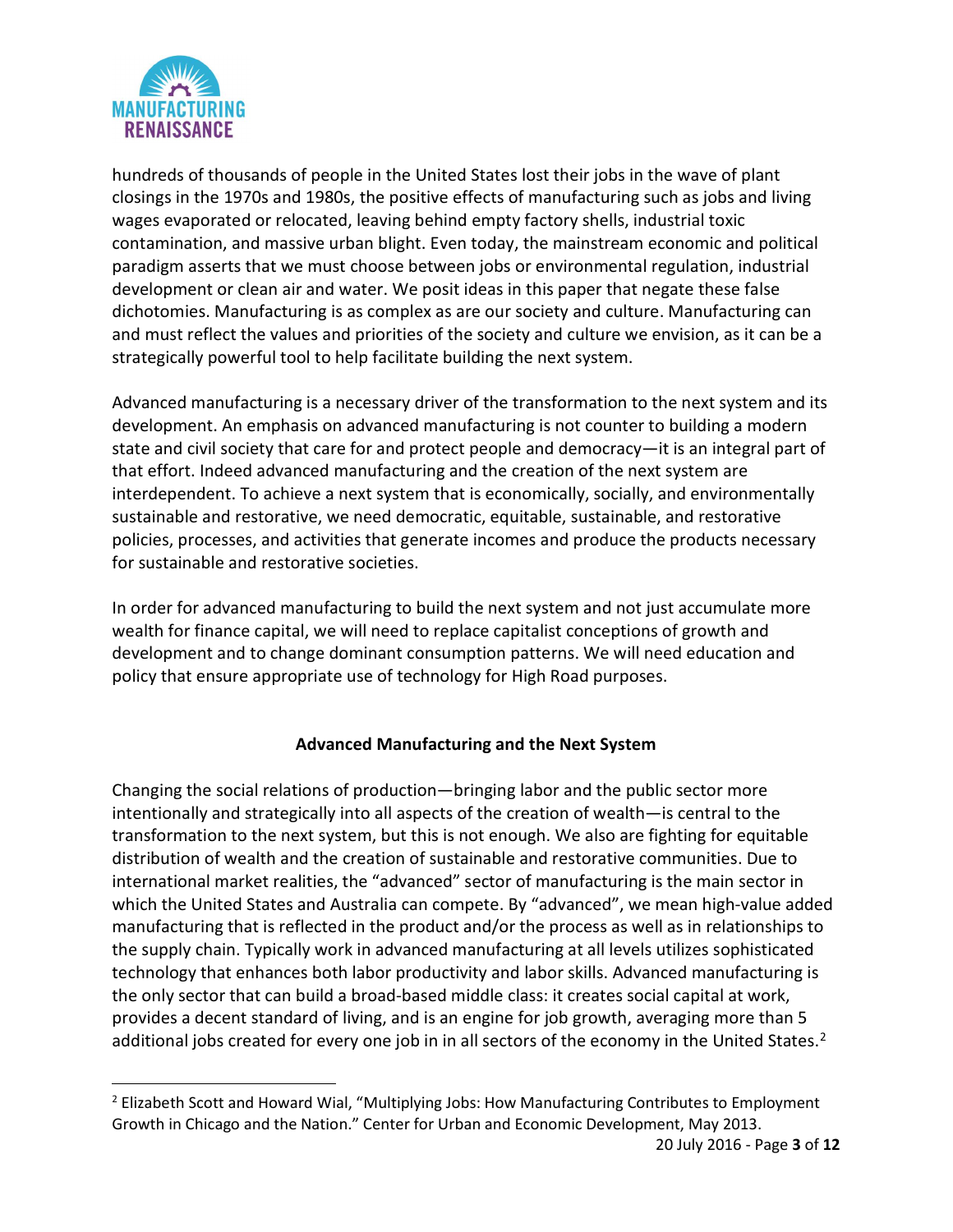

Our ultimate goal is a society, indeed a world, where all manufacturing is advanced manufacturing, the enhanced productivity allowing for both full employment and a significant increase in leisure time. (What sort of international trade policies will enable us to move in this direction will have to be addressed. Race-to-the-bottom globalized free trade, pitting worker against worker to see who will work for the lowest wage, is not the solution.)

With the right policies, investments, and direction, manufacturing can also be the epicenter for innovation, creating the new processes and products that an equitable and sustainable society requires. Finance capital has clearly displayed its destructive character with regard to our productive capacity, middle class stability, and ecosystems. We must rebuild and reorient our productive capacity as part of the transition to the next system.

At least three aspects of advanced manufacturing are critical for the next system: 1) its relationship to our vision of an equitable, sustainable, and restorative society, 2) the fight for regulatory policy and investments supporting the High Road in advanced manufacturing (and against Low Road policies of neo-liberalism and finance capital), and 3) the tactical opportunities for building alliances and momentum that a focus on manufacturing creates.

# 1. Manufacturing must be the foundation of a modern society that is economically, socially, and environmentally sustainable and restorative.

We have an expanding global population requiring production of goods that are essential for a comfortable and secure life. These material resources can be efficiently produced only by a modern manufacturing sector in all countries. We face huge challenges to human health and planetary ecology that can be resolved only with a manufacturing sector that creates products with processes that are consistent with the development of equitable, sustainable, and restorative societies. The movement to the next system must champion this focus on advanced manufacturing as a crucial complement to our championing of a state that ensures democracy, as well as economic and social security, for its people. Two international models for economic and social democracy—the Emilia Romagna region of Italy and the Mondragon federation of worker cooperatives in the Basque region of Spain—are anchored in strong regional manufacturing-based economies and are instructive for us.

For manufacturing to achieve its full potential as the anchor of a sustainable society, it must embrace High Road principles of design and management. There is much evidence that enterprises, including manufacturing, are more likely to do well by almost every measure when the actual work of the enterprises is designed and run by as many employees as is possible. This is true even in the absence of what we might think is "worker control" of an enterprise.<sup>3</sup>

<sup>&</sup>lt;sup>3</sup> Fred Stahl, Worker Leadership: America's Secret Weapon in the Battle for Industrial Competitiveness. (MIT Press, 2013)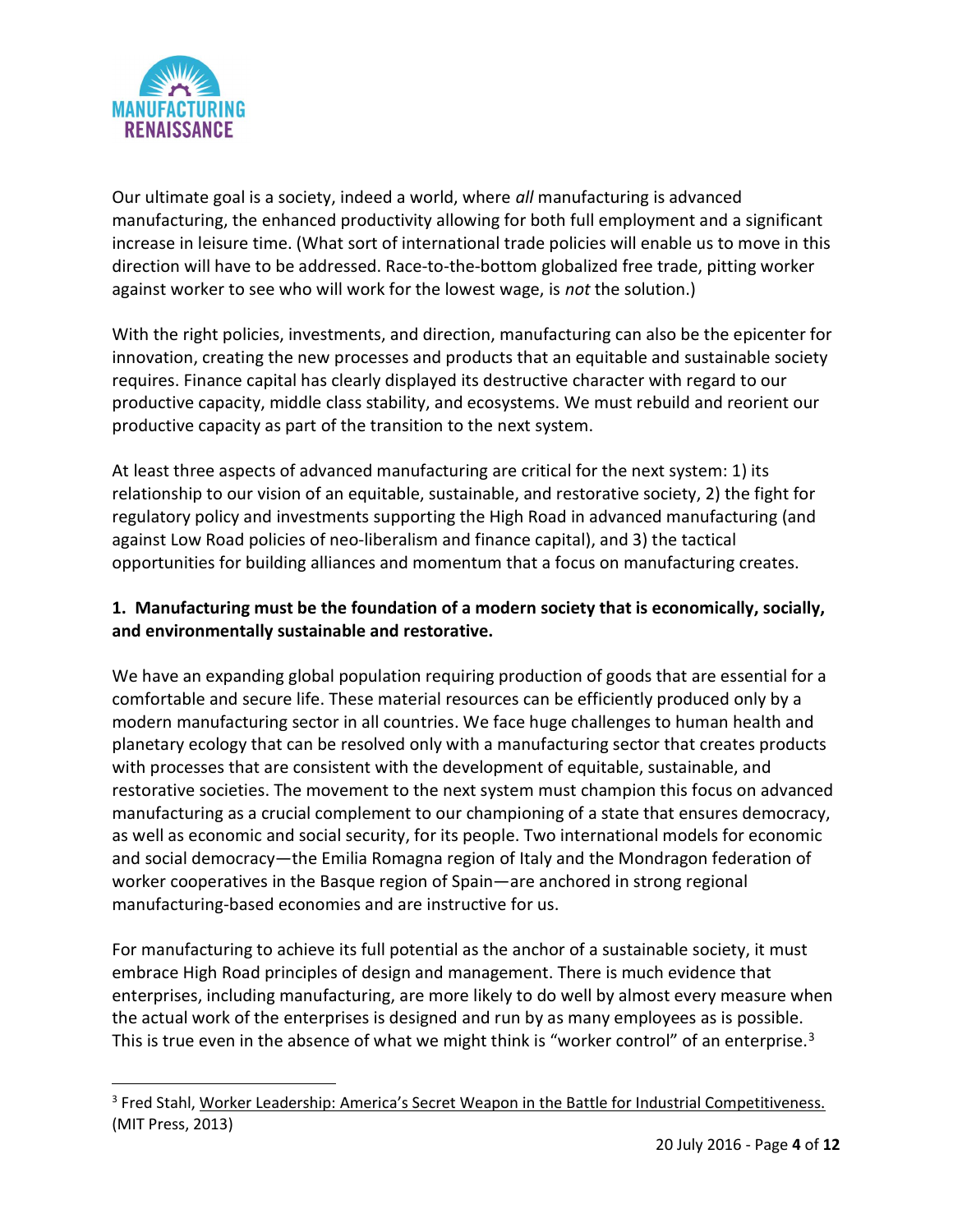

Workplace democracy is a value that should be embraced by the next system. Workplace democracy is best assured with worker ownership. In addition, forms of democratic control that remove short term profits as a factor in the design and operation of organizations and systems will drive socially and environmentally equitable and sustainable production of goods and services in all economic sector.

# 2. The fight for regulatory policy and investments supporting advanced manufacturing and against neo-liberalism and Low Road/exploitative finance capital is imperative.

The recent and continuing success by finance capital in securing its power over disinvestment and capital mobility and in prioritizing monetized returns has had enormous social costs that continue to increase. This is the systemic challenge. At one time a revolutionary owning class used its wealth and power in ways that shored up its own position, but did provide substantial if unevenly divided benefits to society as a whole. Now the most powerful part of the owning class—a section of finance capital—is cannibalizing our common wealth and assets, beginning with the destruction of our productive capacity with terrible impact on millions of people and on the health of the earth. This is the time for a "change in social relations of production" when a new revolutionary movement stops destruction of productive capacity and leads in its redevelopment for a society guided by different values. These values are the foundation of a society that is environmentally, economically, and socially responsible, sustainable, and restorative. New investment strategies and regulatory policy are necessary to drive the new Industrial Revolution, in which advanced manufacturing is central to strengthening our communities and building a broad-based middle class, and is the epicenter for innovation of new products and processes for the transition to and maintenance of an ethical and responsible modern society.

Re-discovering, re-imagining, re-orienting, and re-building the manufacturing sector requires combined and effective efforts in policy and in the market. We need worker-owned firms of various kinds, and also entrepreneurs, managers, and investors developing cooperatives and democratic social enterprises as well as privately held companies that perfect new processes and products anchored in reusing and recycling what we have already taken from the earth. Small, successful companies can be restructured and developed along High Road principles such as worker ownership and cooperatives to maintain and expand high-skill jobs. The state must use the power of regulation and reward to insist on and encourage the right investments, practices, and processes. This requires powerful efforts at both federal and state levels in funding research and development, high quality public education, tax policy that encourages investment and provides a full social wage, and incentives and penalties that promote the required big transitions for companies and in sectors.

## 3. New Strategic Partners and Tactical Allies are Necessary

20 July 2016 - Page 5 of 12 Systemic change that includes re-orienting and re-building our manufacturing sector requires a mass base and many strategic and tactical allies and systems. Critical for systemic change is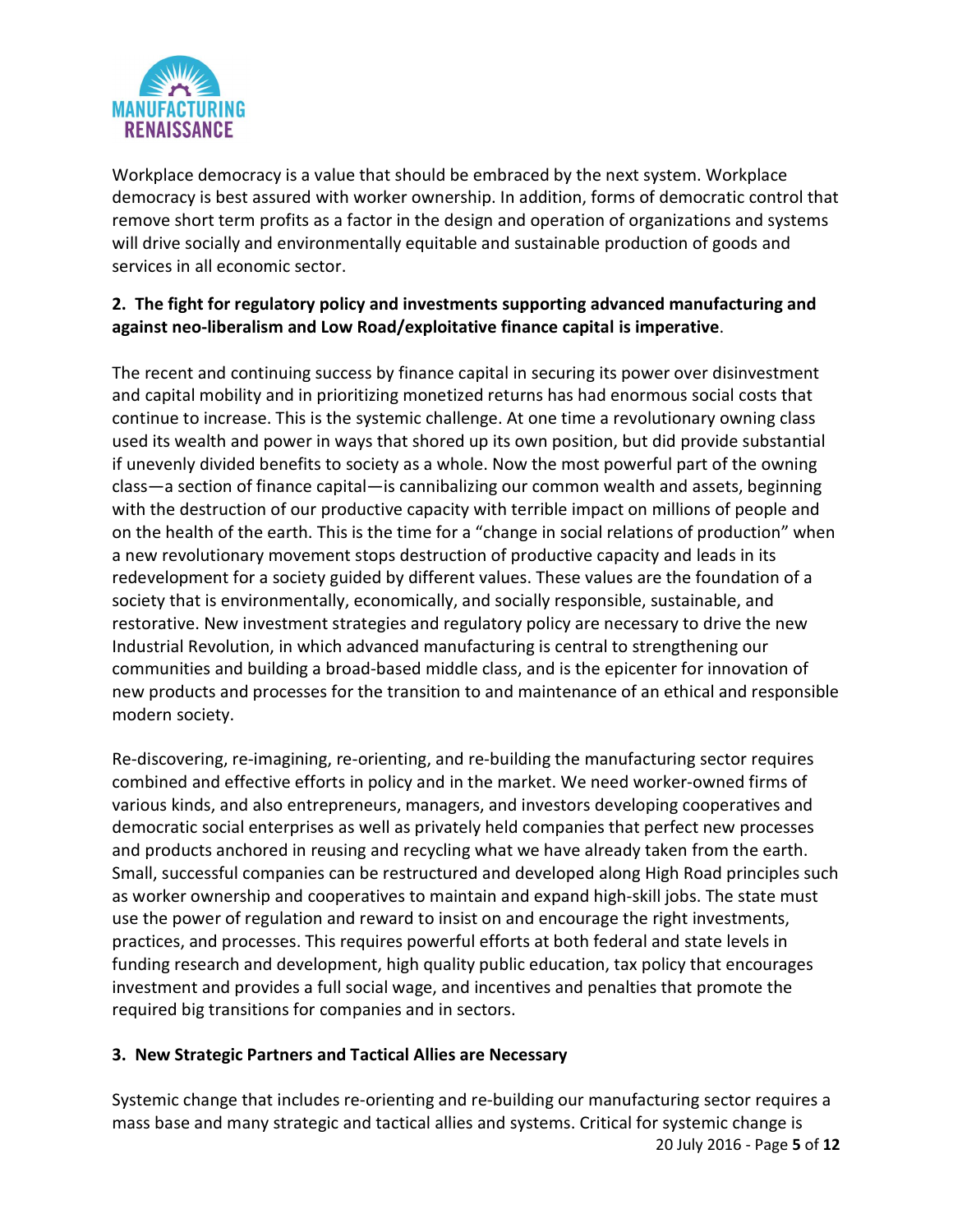

engaging finance capital at its points of vulnerability and exposing its destructive character. We must demonstrate a workable and compelling alternative to the destruction of our productive capacity and health. We also must demonstrate that we are able to create modern manufacturing in new forms, with new products and new processes informed by new values. Winning over significant sections of the business community is essential (but insufficient) for building a transformative movement and society. We need partners and allies committed to the success and dominance of modern manufacturing informed by new values.

In the culture and performance of civil society we need debate as well as dialogue to engage the vast majority of people to understand and support these changes in policy and practice, even when they are unwelcome or painful, because there are better options than the current system promises but routinely fails to deliver.

Our approach, while engaging the state, cannot rely solely on the state or the perception or development of social democracy. We can segment capital, identifying and going after the Low Road, as we win over owners, managers, engineers, and investors who value innovation and production and are willing to be fair. We will find allies among capitalists who already share or will be won over to the vision and values of the next system and others who see tactical benefit in their alliance with our movement. This reality will surprise skeptics who see only state solutions and may be difficult for many of our allies on the left who see any engagement in the market as corrupting and who regard corporations in general as necessarily and always the enemy.

Broadening our base of allies is essential if we are to be successful in the electoral and political realm and win the state's commitment to full employment and other necessary economic, social and environmental policies. A battle seen only as labor vs. management or as antibusiness across-the-board will not succeed, but one framed as good business vs. bad business, High Road vs. Low Road, sustainable vs. unsustainable, can be successful in building broadbased coalitions. The same opportunities can be pursued by the effective use by labor of capital strategies.

One component of this approach is explicitly focused on creating a mutual bond between the manufacturing sector and community residents. Projects like those in Emilia Romagna and Mondragon have built up material experience implementing and maintaining the institutional cross-sector alliances necessary to succeed with this piece of the larger vision.<sup>4</sup> This interdependent relationship can and must be designed to increase social inclusion, reduce

<sup>&</sup>lt;sup>4</sup> Nichola Lowe, Julie Stern, John Bryson and Rachel Mulhall. "Working in a New Generation: Youth Job Creation and Employer Engagement in Urban Manufacturing." Association of Collegiate Schools of Planning Annual Conference, Houston, TX. October 2015.

http://nicholalowe.web.unc.edu/files/2015/06/Lowe-et-al-APA-Paper-2016.pdf Accessed July 20, 2016. Marianne Ekman et al, Learning Regional Innovation: Scandinavian Models (Palgrave McMillan, 2011).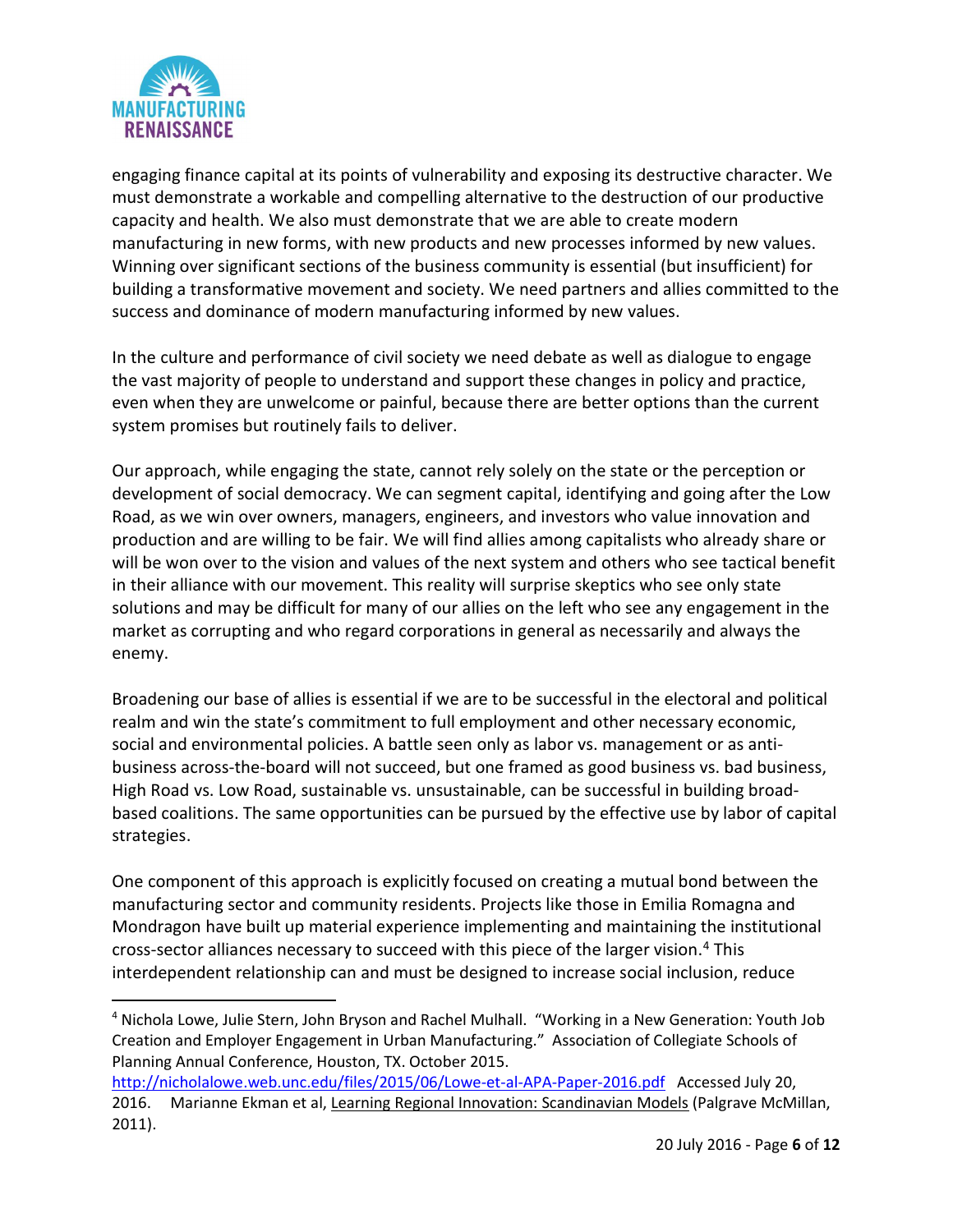

income and wealth inequality, promote self-determination and economic, social, and political development to overcome poverty and conflict after decades of deindustrialization and disinvestment in inner cities and rural areas in North America and elsewhere. We must make available to everyone the ability to take advantage of local and global opportunities, to participate in community and society, and to contribute to social and cultural life.

# Growth/Development

The role of economic growth in the next system is both complex and contested. Transformation to the next system must confront the reigning definition of growth and the inevitable destruction which unqualified capitalist growth demands. This has implications for regulatory policy, for investment, for everyday life in our communities, and for our current infrastructure.

Many "progressives" are at best ambivalent about growth, correctly believing that as long as economic growth and development are driven by the imperative of private profit, it inevitably leads to environmental crisis, devastation of countries and regions by war, deepening poverty in sections of the world, and a culture of consumerism based on the acquisition and use of products that are often destructive to the human condition and to our environments.

There is enormous global social need for increased development of our industrial and technological capacity. In contrast to the prevailing mindless commitment to unqualified growth, we need to use our productive capacity to create the products that are needed for a better world. We need certain kinds of growth for specific purposes, and we need growth to elevate health, renewable energy, quality of life and sustainable communities, employment opportunities, and increased human and ecosystem well-being.

We offer a vision of transformative development that re-directs our productive capacity to reduce environmental devastation and human suffering through dramatically and quickly expanding renewable energy sources and the global infrastructure for housing, public health, education, communications, sustainable transportation, food production, and the production of goods people need for self-determination and creative lives.

The next system must be built and maintained within the constraints of ecological sustainability. As Herman E. Daly argued years ago, and is even more evident today, the macroeconomy is a subsystem of a larger and finite and non-growing ecosystem. Thus, sustainable development requires that "the economic subsystem must not grow beyond the scale at which it can be permanently sustained or supported by the containing ecosystem."<sup>5</sup> The capitalist growth model, as currently practiced, cannot operate within this constraint.

<sup>20</sup> July 2016 - Page 7 of 12 <sup>5</sup> Herman Daly, Beyond Growth (Beacon Press, 1996), 28. Daly's concept of throughput explains why the current system leads inevitably to environmental catastrophe. For a sustainable economy and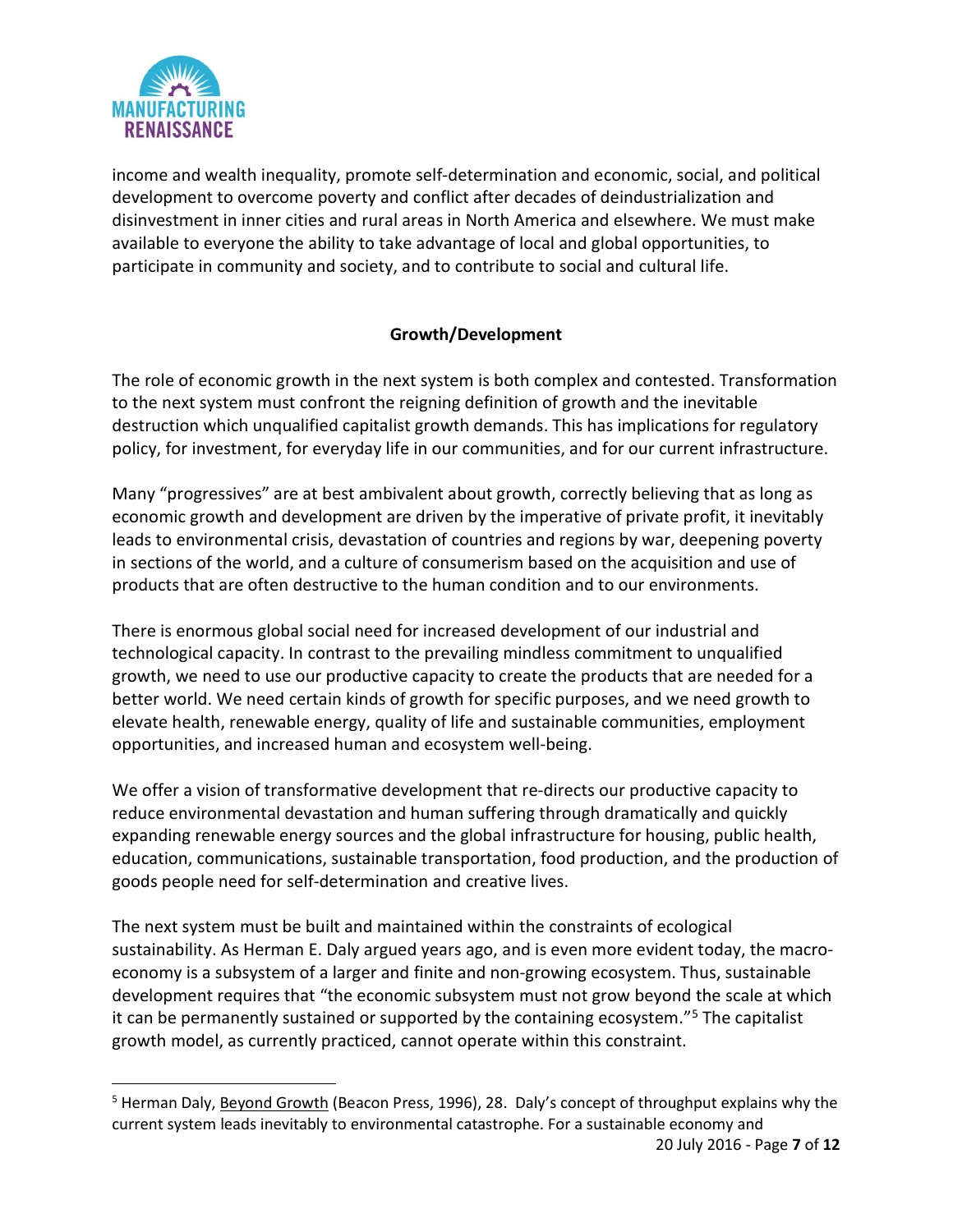

The transportation sector provides an example of the kind of economic development (or growth) necessary for the next system. According to a useful article by Philip Longman in the Washington Monthly, in the US, highways are crowded with thousands of large long haul trucks burning fossil fuels, polluting the air, sickening their drivers, and making car travel for people both unpleasant and dangerous. It would be much more efficient and safer if the goods currently moved by trucks were carried by rail, but the US has consistently failed to invest in rail infrastructure for freight or for passenger service.<sup>6</sup>

The potential public benefits from increased rail capacity are considerable. Electric trains are more powerful and cheaper to maintain than diesel and could be powered by wind-generated power (thus no longer requiring burning fossil fuel for the electricity). Public financing of rail infrastructure upgrades could give governments the leverage to require passenger service on rails carrying freight. Highways could become safer to use and less costly to maintain. Perishable goods could move long distances without the huge cost and carbon footprint of trucks and planes. Moreover, when productive capacity is directed to processes and products needed for equitable, sustainable, and democratic communities, we are likely to need less or at least different long-haul capacity.

A next system approach to transportation calls for public investment decisions made without the requirements of Wall Street. Such an approach would require advanced manufacturing capacity and the use of sophisticated technology, and would create many well-paying construction and manufacturing jobs. This is but one of many examples of economic development/growth initiatives that are needed for a sustainable future.

As Longman reminds us, "The choice of infrastructure projects is de facto industrial policy; it's also de facto energy, land use, housing, and environmental policy, with implications for nearly

environment, it is requisite that "the flow beginning with raw material inputs, followed by their conversion into commodities, and finally into waste outputs be within the regenerative and absorptive capacities of the ecosystem."(28). See also William McDonough and Michael Braungart, The Upcycle (NorthPoint Press, 2013.)

 $6$  "In a study presented to the National Academy of Engineering, the Millennium Institute, a nonprofit known for its expertise in energy and environmental modeling, calculated the likely benefits of an expenditure of \$250 billion to \$500 billion on improved rail infrastructure. It found that such an investment would get 83 percent of all long-haul trucks off the nation's highways by 2030, while also delivering ample capacity for high-speed passenger rail. If high-traffic rail lines were also electrified and powered in part by renewable energy sources, that investment would reduce the nation's carbon emission by 39 percent and oil consumption by 15 percent. By moderating the growing cost of logistics, it would also leave the nation's economy 10 percent larger by 2030 than it would otherwise be." Philip Longman, "Back on Tracks," Washington Monthly Jan/Feb 2009.

http://www.washingtonmonthly.com/features/2009/0901.longman.html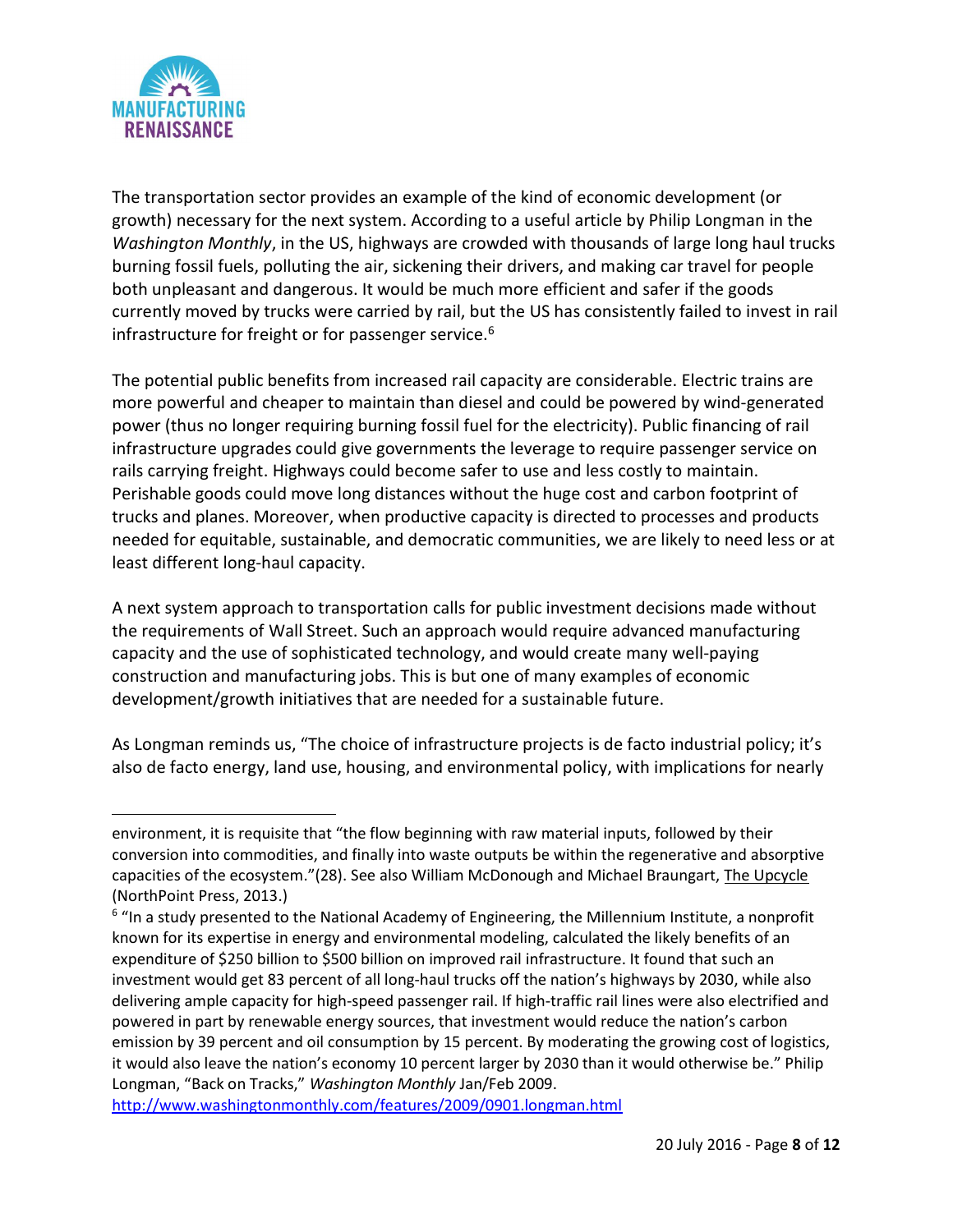

every aspect of American life going far into the future."<sup>7</sup> Planning for growth and development in the next system means planning and policy for employment, energy, land use, housing, education, agriculture, family, environment, immigration, social cohesion, recreation, and more.

#### Consumer Economy

Our economy currently depends on our acquisition (consumption) of manufactured products. Current assumptions about economic growth increasingly depend more on what people buy than on what they make or do, as people have come to be identified by capitalists and most economists as consumers, not workers. There is the kind of consumption that is encouraged under capitalism and a different kind of consumption that would be encouraged in the next system. Gaining broader control of the means of production by those committed to the next system can allow us to alter both what is produced and how it is produced. By changing the patterns and habits by which goods are produced, promoted through advertising, sold, exchanged, and distributed, we can use the power of the market, the state, and culture in civil society to change the consciousness of individuals about consumption and its role in making and defining our society and our lives.

When creating individual wealth is the key criterion for what is produced, as is the case under capitalism, we are surrounded by products that are unhealthy physically, emotionally, intellectually, and environmentally. The products and processes that produce them further degrade the ecosystems of the planet. Goods are designed to fail and/or fall apart so more can be made and sold. We have nuclear weapons and toxic 'cleaning' supplies. Beginning with the movement that is creating the next system and an equitable, democratic, and sustainable society, we can encourage acquisition/consumption that is consistent with the common good and general goals of economic, social, and environmental sustainability and restoration. This is a whole system approach to shared responsibility, not (only) an issue of morality or individual behavior, as is suggested in "anti-consumer" or "anti-growth" literature.

Our regulatory system has to be fully engaged to punish producers and consumers of goods that are acting in ways that are contrary to the health of society. We can change behavior of companies, investors, and consumers through incentives, regulations, and penalties. For example, today, Patagonia (among other firms) will repair its products for customers to reduce the overall volume of goods instead of only selling new goods. There is a market incentive for this seemingly counterintuitive position, because it may increase Patagonia's profits as there is increasing consumer loyalty to brands that are thought to advance sustainable practices.

<sup>&</sup>lt;sup>7</sup> Longman, "Back On Tracks," Washington Monthly, Jan/Feb 2009.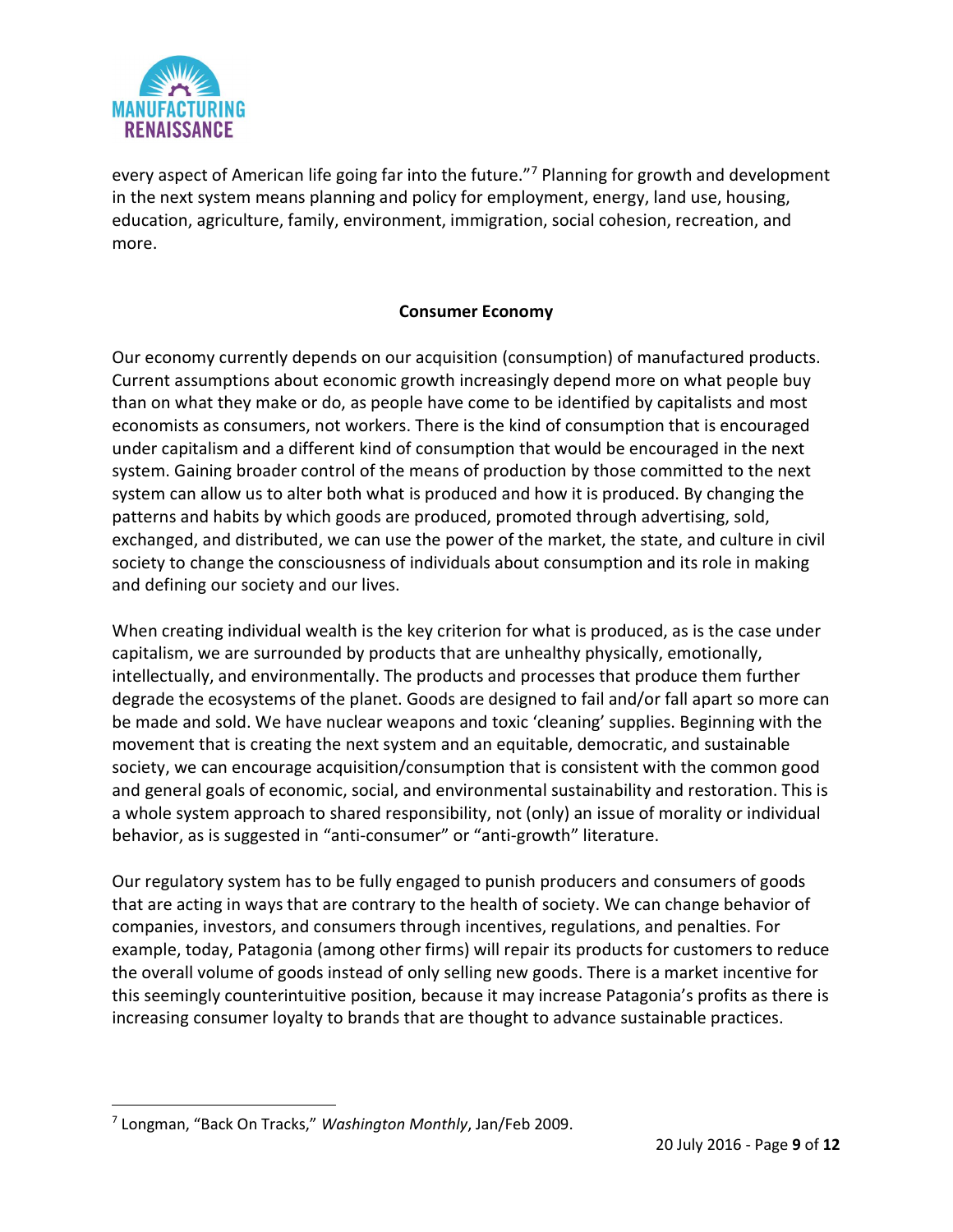

The discussion of consumption, like the discussion of growth and development, must always be advanced in the context of a global perspective. What is possible or desirable or needed in a very poor region or country can be quite different from what is possible or needed in a wealthy country or region. This has a great deal to do with extreme variances in living standards, access to energy, local and regional culture, and systems of distribution. We cannot look at consumption only from the perspective of societies like the US, Europe, and Australia that have high levels of wealth in comparison to the rest of the world.

As with the question of growth, we need a powerful state apparatus to bring about the changes in consumption that we recognize are necessary. Creating the coalitions that will achieve this kind of transformation requires acknowledging that manufacturing has both a positive and negative aspect, as do growth and consumption.

## **Technology**

Our daily lives and world have always been transformed by innovations in technology. Today these transformations are occurring in many areas, including artificial Intelligence, robotics, additive manufacturing, and big data. In a capitalist system, these developments lead to dramatic job loss, deskilling, surveillance, and concentrated private sector control of information. The pace at which technology is developing and influencing work and employment is dramatic and presents complex challenges. World Economic Forum founder Klaus Schwab recently commented on the potential for advanced manufacturing and technologies to widen the gap between rich and poor: "…my biggest concern (is that) the fourth industrial revolution will …increase the inequality which we have."<sup>8</sup>

In the next system, these continuous advances in technology can and will be used to improve the living and working conditions and security of all people and to address the crises in the environment. People can and do control and guide the use of technology; our challenge is to guide that use for the common good rather than for the interests of finance capital.

As with development and acquisition of consumer and consumable goods and consumer behavior, direction and control of the application and impact of technology occurs in the market place, through the power of the state, within households and with the influence of civil society. We can advance our commitment to constant innovation in technology and demand that it is explicitly and strategically linked to investment in social inclusion, equity, sustainability and community development. For example, Mondragon was the first region in Spain to embrace robotics, with the resulting impact on local communities of expanded employment through greater market share.

<sup>&</sup>lt;sup>8</sup> Pan Pilas, "Davos elite urged to pay heed to global inequality." Chicago Tribune January 19, 2015, Section 2 page 1.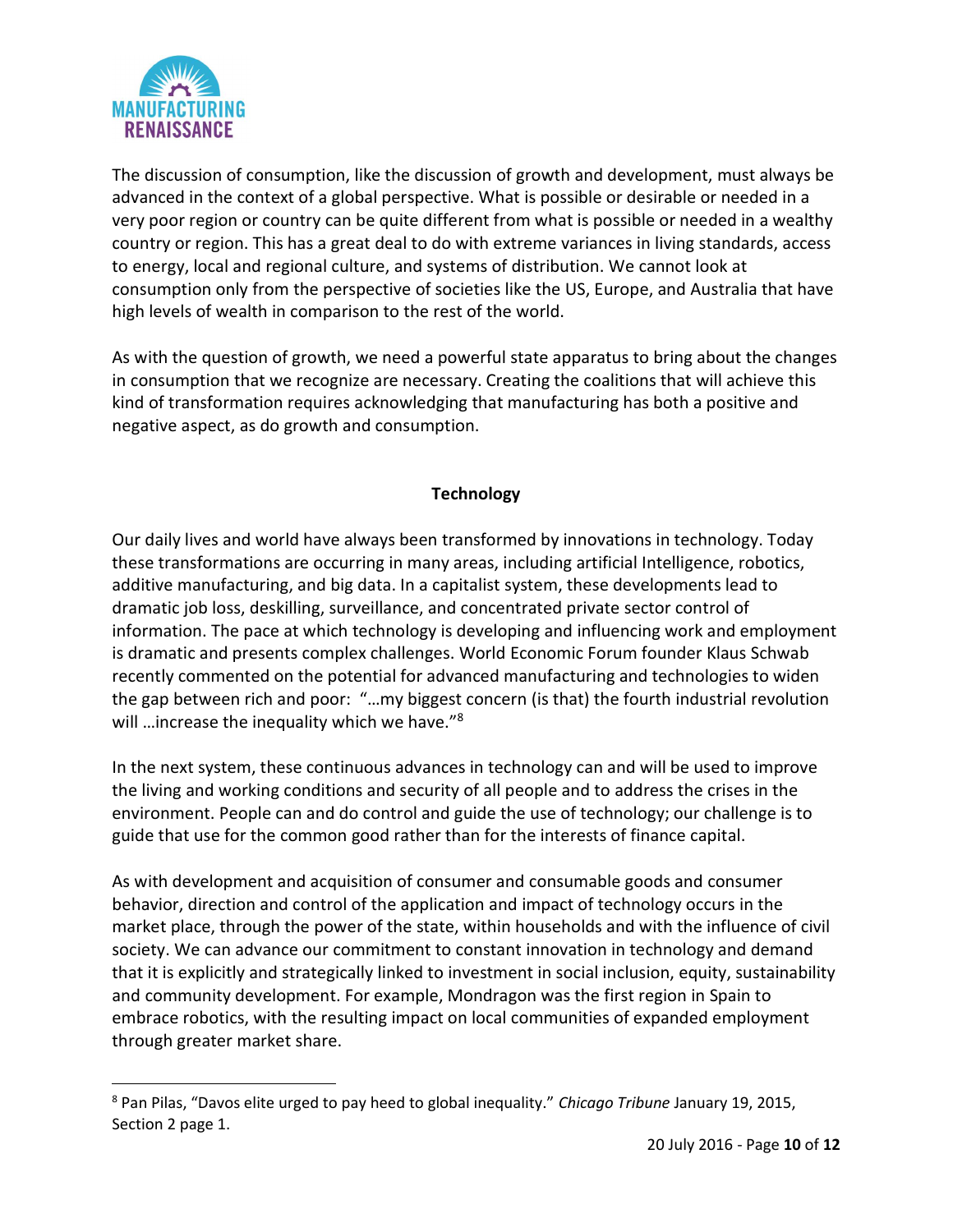

The power of new technologies in transforming global society is enormous and it is not inevitable that the outcomes will be what we would choose. Any technology can be designed and applied various ways. It can deliberately deskill work, placing more power in management, as has been the case with Taylorist systems in mass manufacturing, or it can be designed to enhance skills and innovation by workers. It can lengthen or shorten the work day or year.

Unless we cease the exploitative and damaging use of new technologies by capital and instead direct their focus to development that is sustainable and restorative, the vision we offer will not be realized. We need to describe the kinds of workplaces, communities, social relations, and societies we want, and then direct how investment in technologies and associated advanced manufacturing will move us in that direction.

#### Conclusion

The transition to the next system cannot occur without a vision of the world we want and need. A vision is not a plan, however, so we need to develop tactics and strategies with which to move forward. We believe advanced manufacturing is an essential component for creating a just and sustainable world and we consider changes in current patterns of growth, consumption, and technology as necessary parts of the transition.

We will need other crucial components as well. We encourage people who read this to think about and share ideas especially about changes in education, investment, trade, and public policy that can advance this work. For any of this to occur, we also need to develop the political will to achieve these seemingly impossible objectives. We welcome your comments on and responses to this essay, which can be emailed to us at: whatistobedone2016@gmail.com.

#### For more information on the state of modern manufacturing:

The Facts about Modern Manufacturing, 8th Edition. The Manufacturing Institute, 2009. http://www.themanufacturinginstitute.org/~/media/D45D1F9EE65C45B7BD17A8DB15AC00EC/ 2009 Facts About Modern Manufacturing.pdf

Morrison, Tom, Emily S. DeRocco, et al. 2011. Boiling Point? The Skills Gap in U.S. Manufacturing. Deloitte Development LLC. http://www.themanufacturinginstitute.org/~/media/A07730B2A798437D98501E798C2E13AA. ashx

National Association of Manufacturers. "Facts About Manufacturing," November 2012. http://www.themanufacturinginstitute.org/Research/Facts-About-Manufacturing/~/media/A9EEE900EAF04B2892177207D9FF23C9.ashx